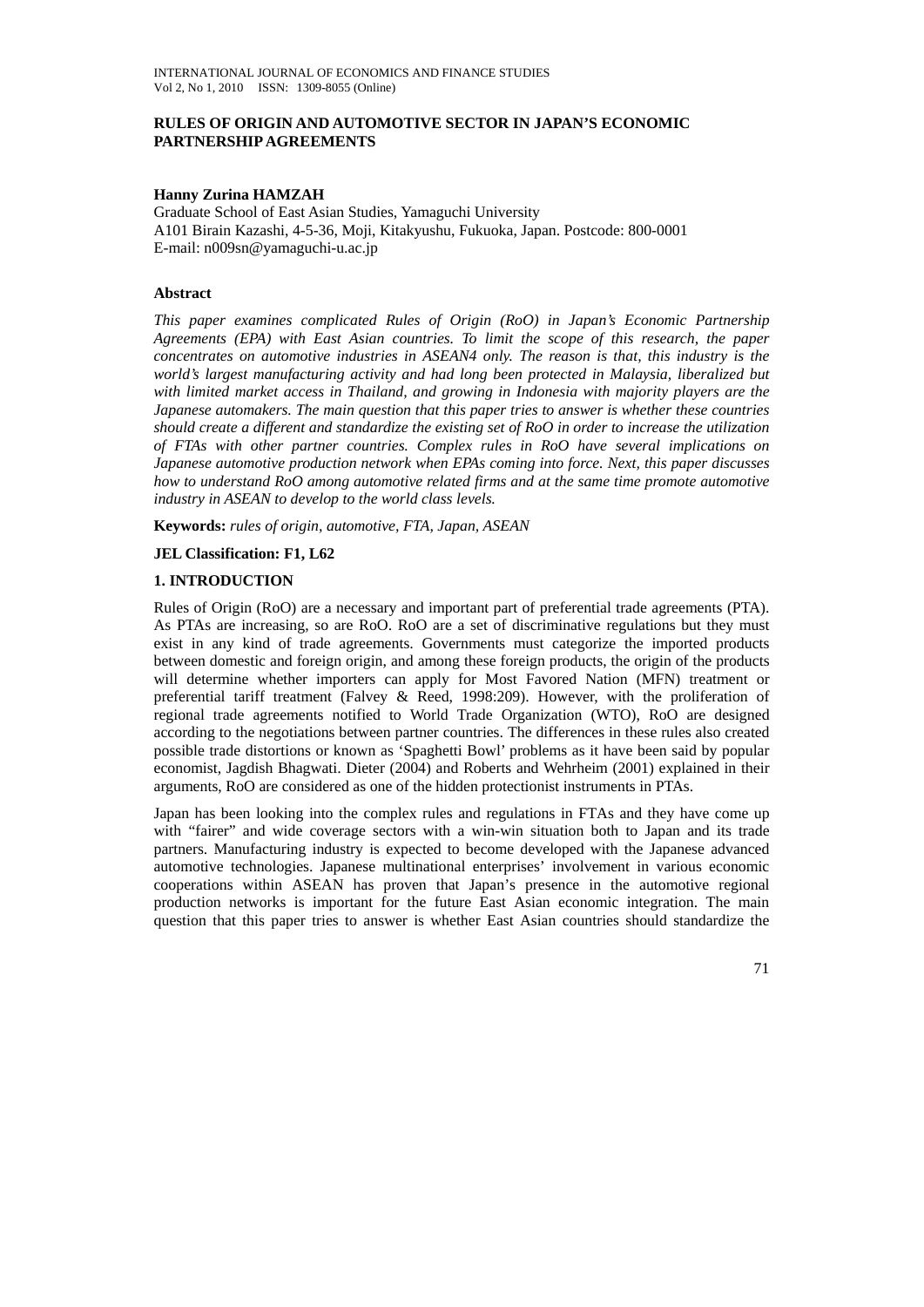existing set of RoO in order to increase the utilization of preferential trade agreements with other partner countries or not. RoO have great impact on Japanese automotive production network when Economic Partnership Agreement (EPA) coming into force. This paper will analyze RoO in Japan's EPA and in automotive lines too.

# **2. EXISTING LITERATURES**

In order to explain the latest trend of RoO, the paper will look into several literatures on this subject. Without PTAs, stringent RoO cannot attract foreign direct investment enough into their countries although some literatures found that stringent RoO can also boost investment (Estevadeordal et. al., 2006: 5). The quality of a trade agreement can be measured by looking into several factors but the most important factor is the degree of openness in domestic market. RoO are found to reduce utilization rate of preferential trade agreements. This has been proved by Cadot et. al. (2006), where the argument concluded that restrictive RoO caused the utilization rates to be lower as it can be seen in most of EU and US preferential trade agreements.

Krishna (2005) has also interpreted restrictive RoO as result to higher imports although this paper concluded that restrictive RoO can lead to investment in long term. Foreign firms may be motivated to set up a location for their facilities that produce intermediate products within the preferential trade of area. ASEAN market has long been dominated by Japanese auto-manufacturers with their highly efficient and cost competitive among global players. Japanese auto-manufacturers found that it is profitable to expand their business in Southeast Asian countries as the market share will continue to surge along with new model lineups.

Krueger (1993) and Krishna & Krueger (1995) (as cited in Estevadeordal et.al., 2009: 6) stated that RoO are used by FTA members to secure the partners' markets for the exports of its own intermediate products. Moreover, RoO have the potential to increase domestic sourcing and governments can use RoO to encourage investments in certain high value added and high employment sectors as been discussed by Jensen-Moran (1996), Hirsch (2002) (as cited in Estevadeordal et.al., 2009: 7). The voluminous literature on the subject of preferential trade agreements and RoO showed complicated regulations that must be applied to all imported products. Most of the discussions are about North American Free Trade Agreement (NAFTA) and European Union (EU)'s RoO but very few discussed about East Asian trade agreements with RoO in them. The existing literatures about the importance of automotive industries in US and EU market are extensive but few discussions can be found on the significant relationship between RoO and automotive industries in East Asia. In order to have a better understanding on RoO under Japan's model of free trade agreements, the next section will explain Japan's approach to the rules.

# **3. JAPAN'S ECONOMIC PARTNERSHIP AGREEMENTS AND RULES OF ORIGIN**

Preferential rules of origin can be divided into two categories; wholly obtained or produced (WO) products and non-wholly obtained or produced products. It is easier to obtain the origin country of WO products because they contained no other materials from other countries. For non-wholly obtained or produced goods, the origins are based on any or combination of three methods. These three are Change in Tariff Classification (CTC), Value-Added (VA) and Specific Processing (SP). In June 1989, during Uruguay Round, Japan had proposed to harmonize and standardize preferential and non-preferential regulations in RoO and mechanisms of trade dispute settlements (Wulf and Sokol, 2005: 188). Thus, in order to better support existing multilateral trading system, Japan chooses to follow similar VA rules in ASEAN Free Trade Area (AFTA) when signing EPAs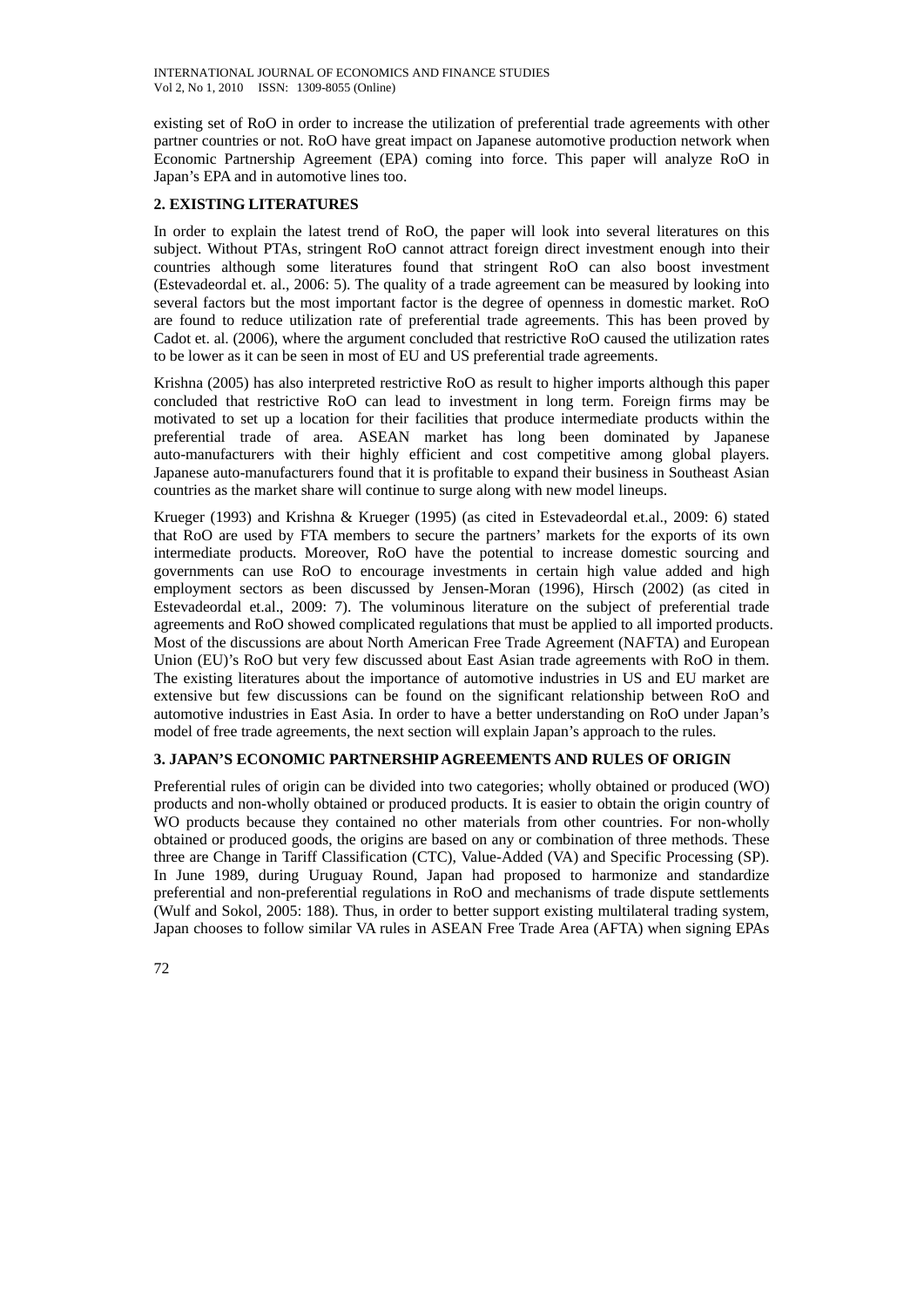with ASEAN countries. This way, Japan can proceed with the harmonization of RoO in East Asia. Furthermore, this action will promote for smooth trade facilitation at customs' procedures, particularly in automotive industry where the Japanese related automotive firms implemented Just-In-Time delivery system in their Southeast Asian production facilities.

Japan are constantly concerned over the implementation of Trade Related Investment Measures (TRIMS) Agreement but decided to include utilization of VA rules in RoO chapter in bilateral trade agreements with ASEAN. According to the Joint Study Group Report of Japan-Malaysia Economic Partnership Agreement (JMEPA), Japanese side requested the RoO chapter is based on change in tariff classification (CTC) rules for all industrial products but Malaysian side considered that although they are familiar with value added rules, CTC approach will not be the basic approach to RoO chapter in JMEPA. Japan-Singapore Economic Partnership Agreement (JSEPA) has complex RoO but most of the products are using the simple change in heading in CTC system. However, Japan's agreements with Thailand and Malaysia have the same complex rules as in Japan-Mexico EPA because the involvement of several sensitive products in the agreements.

CTC method only deals with little administrative work and the liberalization level can be altered from change in heading to change in subheading or items. According to Estevadeordal (2000) and Estevadeordal et. al., (2009) studies, which was based on NAFTA's RoO, the change at level of chapter is more restrictive than change at the level of heading and change at the level of heading more restrictive than change at the level of subheading. While for VA method, fluctuation in raw material prices and exchange rates, uncertainty delays and the inspection of part's origin could contribute to the complex RoO. In case of SP method, it must deal with technological innovation and chemical changes, thus can hinder the fully utilization of certain FTAs.

The efforts to harmonize and standardize RoO by Japan can be found in its agreement contents with partner countries with the latest agreement was signed between Japan and Switzerland (2008). Table 1 showed the concluded EPAs and their content of RoO chapters. In order to cover the non-EPA members such as Myanmar, Cambodia and Laos, Japan decided to sign the first multilateral trade agreement with ASEAN (ASEAN-Japan Comprehensive Economic Partnership Agreement; AJCEPA) in 2007. The only significant difference is its RoO chapter; the Cumulation Rule for ASEAN-Japan produced materials. Japan tries to follow similar approach by AFTA with regional value added percentage of no less than 40 percent.

| <b>EPA</b>    | Rules of Origin                                                 |
|---------------|-----------------------------------------------------------------|
| Singapore     | CTC or VA Rules, ASEAN Cumulation Rule                          |
| Malaysia      | Permits the use of material in non-EPA partners which are ASEAN |
| Thailand      | member countries.                                               |
| Indonesia     | Two-Step Rule – under AJCEP Agreement.                          |
| <b>Brunei</b> | Issuance of "third-country invoice" is acceptable               |
| Philippines   |                                                                 |
| Vietnam       |                                                                 |
| <b>ASEAN</b>  |                                                                 |
| Mexico        | CTC and VA Rules (Same as NAFTA 50-65% for natural resources,   |
|               | footwear and auto/auto parts)                                   |
| Switzerland   | Self-Certification of CoO                                       |

## **Table 1: Content of RoO in Japan's Economic Partnership Agreement**

Source: Japan Customs, Ministry of Foreign Affairs (Japan)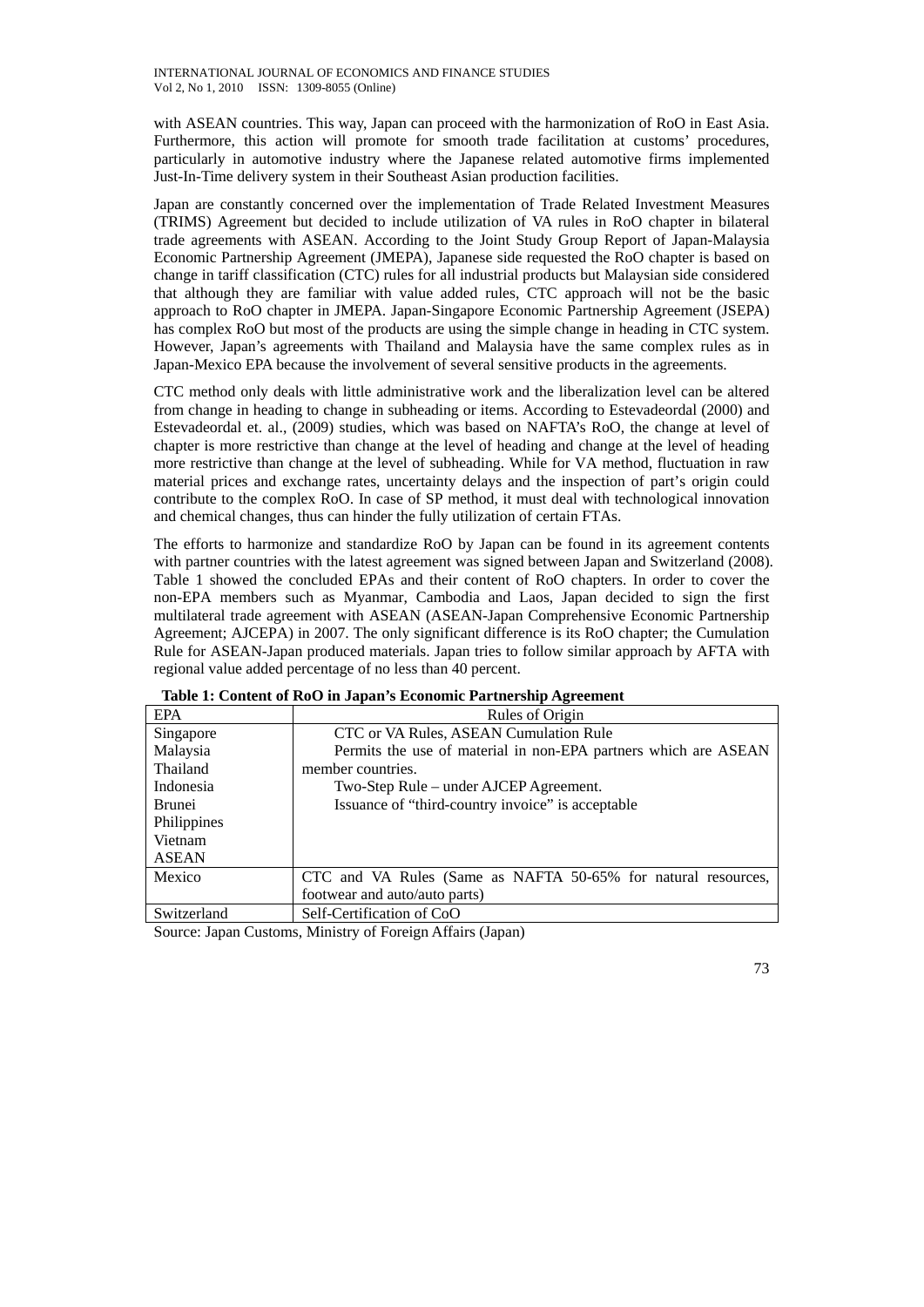The increasing trend of bilateral trade agreements with Southeast Asian countries has made partner countries consider cumulation rules method as an important issue. Cumulation rules are divided into three types; bilateral, diagonal and full. AFTA adopted the full cumulation rules which allows for more economic integration among member countries (Brenton, 2003:5). It is an advantage for developed countries to outsource labor intensive production process to low wages labor countries in developing or less-developed countries. Japanese automakers played a significant role in achieving economies of scale in their automobiles output and cost efficiency. Hence, Japan decided to include ASEAN Cumulation Rule in the AJCEPA under RoO Chapter to further promote intra-firm trade in ASEAN production networks.

The existing bilateral trade agreements have showed that different rules will create a stumbling block among member countries. The turning point is when Japan sign the first bilateral trade agreement with Switzerland as one of the European countries. The significance of Japan-Switzerland EPA (JSFTEPA) is that Japan looked at Swiss to be a good model in following its user-friendly and systematic RoO. Switzerland has adopted an improved system of RoO which comprised of self certification of origin by the approved exporters in an invoice for consignments. This will save cost and time for the exporters as the declaration can be issued at the time of export or retrospectively after exportation. Japan will consider RoO system in JSFTEPA for the future bilateral trade agreements with other countries.

# **4. TRADE FLOWS BETWEEN ASEAN4 AND JAPAN IN AUTOMOTIVE SECTOR**

Japanese automakers have been operating in ASEAN since 1980s after the yen appreciation in Plaza Accord. Japan began to establish regional production bases in Southeast Asian countries. The intra-trade dependence between Japan and ASEAN countries is increasing from year to year. In 2008, the volume of total exports and import in automobiles and automotive parts sector between ASEAN4 and Japan has expanded to surpass the peak point before 1997 Asian Financial Crisis (from 9,285 million USD to 10,036 million USD). Exports of automobiles and automotive parts from Thailand, Malaysia, Indonesia and Philippines to Japan also grew year by year with increasing rate from 7 percent to 40 percent. We can conclude that Japanese automotive related firms that have been established in ASEAN4 fully utilized the lower tariff in AFTA to produce efficient-cost vehicles and exported to Japan particularly after 2006 when JMEPA enters into effective date, Thailand (2007) and Indonesia (2008). The existence of various ASEAN policies such as Brand-to-Brand Complementation (BBC) Scheme, ASEAN Industrial Cooperation (AICO) have motivated Japanese automakers to take significant role in development of automotive industry and these has contributed to the increase of local content in Thailand, Indonesia and Malaysia.

# **5. COMPARISON OF RULES OF ORIGIN IN AUTOMOTIVE SECTOR**

RoO are negotiated as an independent chapter in the agreement proving that all the goods under several industries are closely monitored to see the liberalization level. In a way, we can know which industry is very much liberalized by the country partner and which industry is being protected with stringent RoO. Trade negotiators took into consideration each of product's specialties from political and economical impact but in turn, it will create incentives for the industry players to push rules of origin to provide greater protection in their favors (Chase K., 2007:2).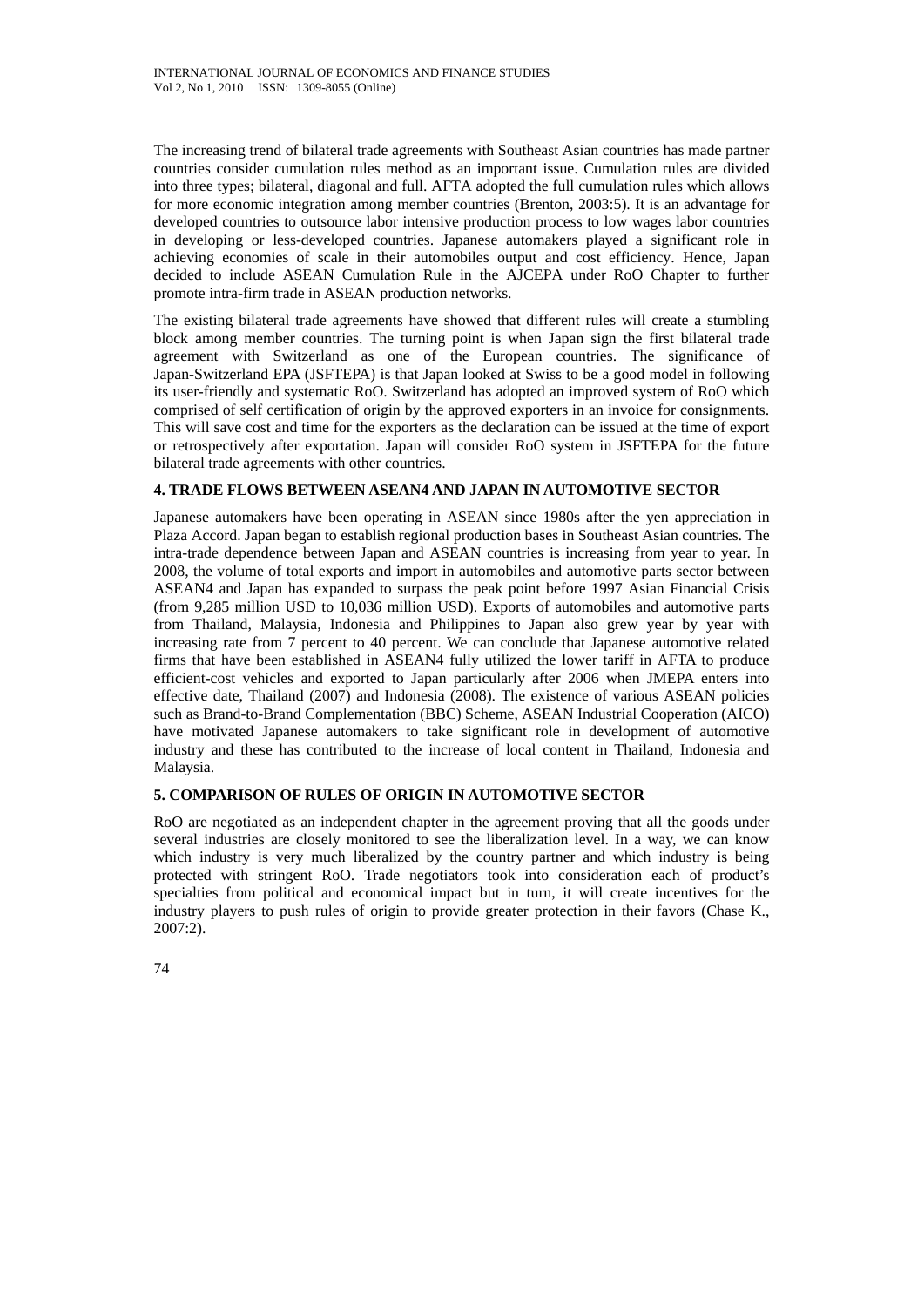Malaysia has been protecting its domestic automotive market due to pressures from this industry lobbyist to develop supporting suppliers under Malaysian national car makers, Proton and Perodua. Thus, we can see that there are non-consistent RoO in automotive lines in JMEPA. Japan-Thailand Economic Partnership Agreement (JTEPA) and Japan-Philippines Economic Partnership Agreement (JPEPA) have the same rules for HS8702 until HS8704, HS8706 respectively because this specification represents pick-up trucks and motor vehicle for transport of goods and they are their largest markets. Higher local content is better to attract investments from foreign firms with package of low labor cost and incentives offered by the host governments. In JMEPA, Malaysia has set higher local content of HS8702, HS8704 to 50% because HS8702 is public transport type passenger motor vehicles and HS8704 is motor vehicles for transport of goods. HS8703 and HS8711 have 60% VC because HS8703 is motor vehicles for transport of persons and HS8711 is motorcycles which both of them present markets of Proton and Perodua and national motorcycle brand, MODENAS. However in JTEPA, Thailand only set 40% VC on both categories. Malaysia eliminated tariff for HS8708 (parts & accessories for vehicles of HS8701 to HS8705) compared to Indonesia, Thailand and Philippines where the rules are CTC and 40%VC. This means that Malaysia liberalizes its auto parts industry to keep trade for automotive parts from Japan smoothly without high transaction cost.

# **6. CONCLUSION**

The importance of RoO is not only on economic motive, but also on technological and political reasons. The design on RoO will have effect to the partner's trade and investment flows. Japan's intention to conclude various economic partnership agreements with ASEAN countries are because of their changed policy towards regionalism, maximizing the consistency with AFTA and lowering the transaction cost for Japanese multinational firms. Although RoO are important, the complex and lack of knowledge among Japanese firms have made the EPAs' utilization rate lower than expected. Some RoO in automotive sector can determined the country's way of openness to its domestic market. For example, in JMEPA, Malaysian side has set a higher local content percentage to its automobile and motorcycle categories in order to cushion the impact from FTA and nurture the local automotive supporting industry.

Finally, Japan is looking for the possibilities to simplify RoO in its bilateral trade agreements by concluding a multilateral trade agreement with ASEAN as a region. Japan hopes that ASEAN cumulative rules will further assist their multinational firms to obtain the most efficient economies of scale, particularly in manufacturing industry. In future, the harmonization of RoO will contribute to a better market-driven economic integration in East Asia.

## **BIBLIOGRAPHY**

Brenton, Paul (2003)," Notes on Rules of Origin with Implications for Regional Integration on Southeast Asia", *Pacific Economic Cooperation Council,* April 22-23

Cadot, Oliver, de Melo, Jaime and Portugal-Pérez, Alberto (2006)," Rules of Origin for Preferential Trading Arrangements: Implications for AFTA and US Regimes", *CEPR Discussion Papers 5783*

Chase, Kerry A. (2007)," Industry Lobbying and Rules of Origin in Free Trade Agreements", International Studies Association 48th Annual Convention, Chicago, Illinois, February 28-March